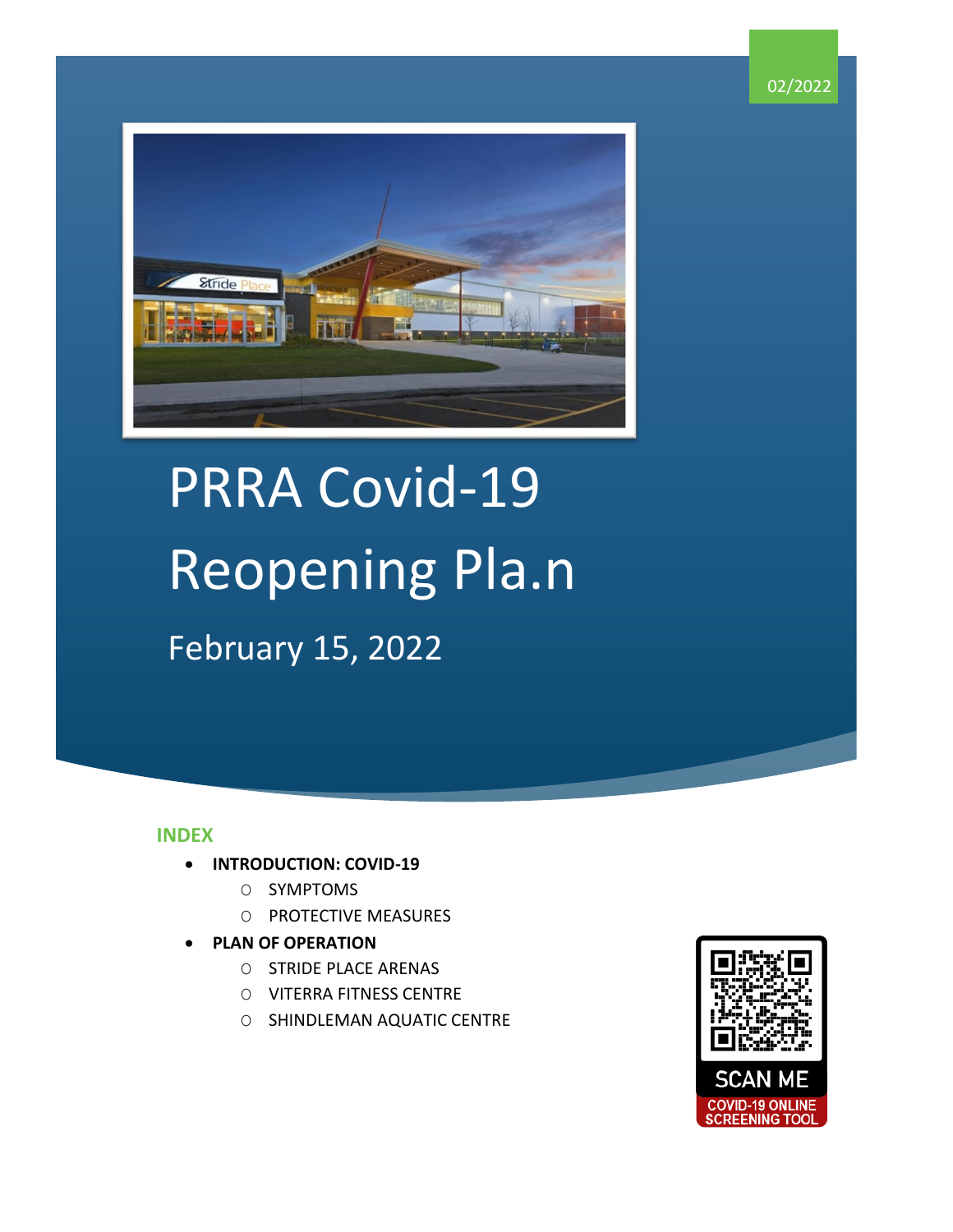# <span id="page-1-0"></span>**INTRODUCTION**

This document will provide guidance to protect Stride Place staff, facility users and spectators from COVID-19. Strategies can be adapted to meet the needs of different environments.

# **Novel Coronavirus and COVID-19**

Coronaviruses are a large family of viruses that can cause illness ranging from the common cold to more severe diseases. A novel coronavirus is a new strain that has not been previously identified in humans.

COVID-19 stands for Corona Virus Disease – 2019 (year the outbreak began). COVID-19 spreads through the direct contact with the respiratory droplets of someone who is infected with the virus through their cough or sneeze. These droplets can spread up to two meters/six feet. It may be possible for a person to get COVID-19 by touching a surface or object that has the virus on it and then touching their own mouth, nose, or possibly their eyes.

# <span id="page-1-1"></span>**Symptoms**

Symptoms of COVID-19 are similar to other respiratory illnesses including the flu and common cold. Common symptoms of COVID-19 include fever, chills, cough, shortness of breath, sore throat and painful swallowing, stuffy or runny nose, loss of sense of smell, headache, muscle aches, fatigue, and loss of appetite.

Symptoms may vary from person to person. Some people may experience mild symptoms, while others have more severe symptoms. If you have COVID-19, or think you might have it, contact Health Links for further direction and if you are sick, stay home.

To learn about COVID-19 symptoms, what to do if you are feeling ill, and who may be at higher risk for complications, see Symptoms of COVID-19.

# **PROTECTIVE MEASURES FOR FACILITY USERS Reduce your Risk**

- <span id="page-1-2"></span>• Stay home if you are experiencing symptoms, even if they are seemingly mild
- Screen participants, staff, and volunteers daily for symptoms prior to work or participation in activities. Individuals who are ill with Covid-19 symptoms will not be permitted on site for work or scheduled activities.
- Allow and promote physical distancing of two meters (6ft) at all times; except brief exchanges and when actively participating or spectating in a sport or activity
- Avoid congregating in shared areas, such as hallways and lobbies
- Follow guidelines from individual sport organizations and facility site plans to minimize physical contact and risk of Covid-19 transmission between participants and users
- Water fountains will be closed at this time; however, bottle fillers will be open. Facility users are encouraged to bring their own filled water bottle.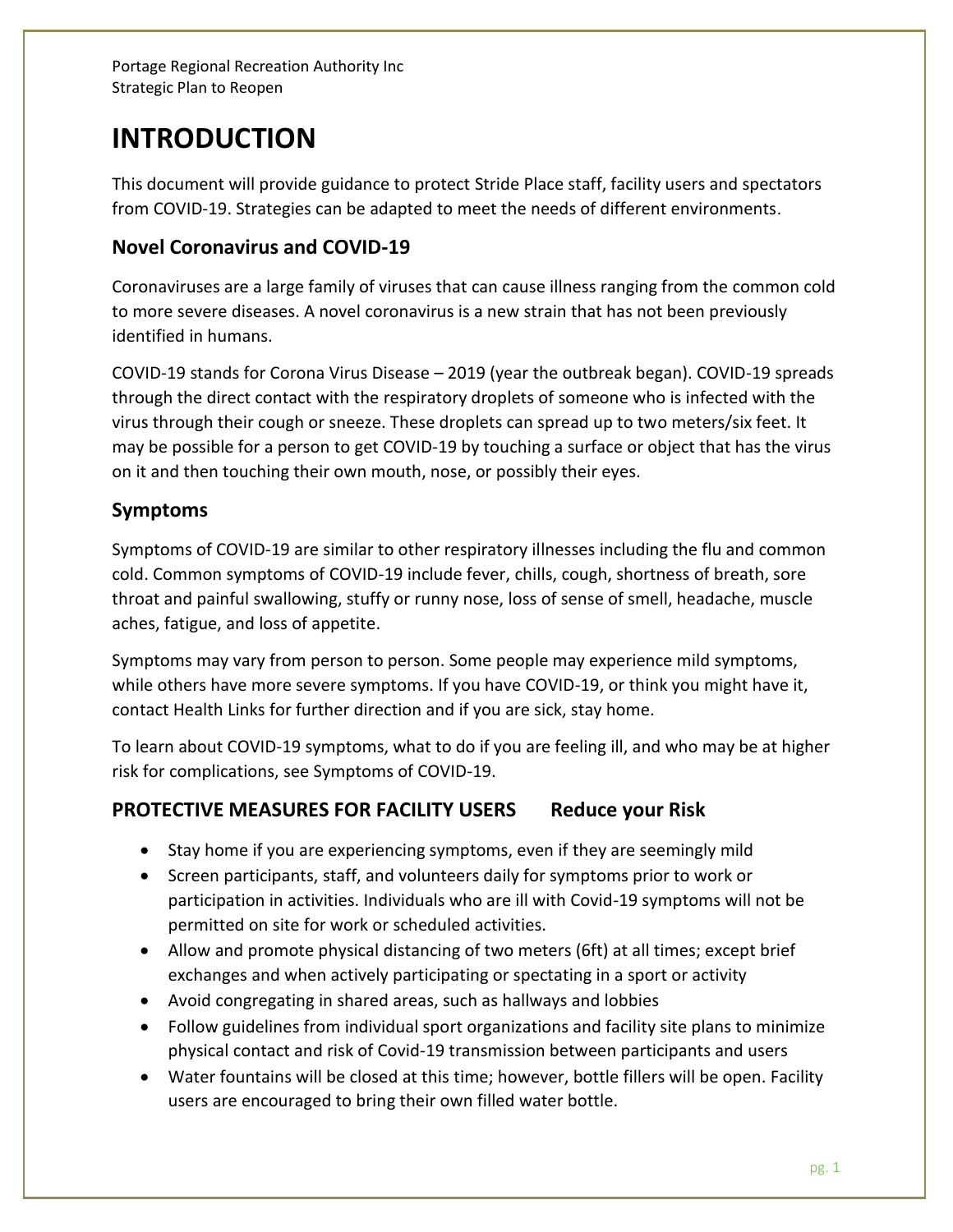- All users must adhere to their Provincial (Manitoba) Sport Organization guidelines
- Masks are mandated for patrons at Stride Place.

## **Coronavirus is spread from an infected person through:**

- Respiratory droplets spread when a person coughs or sneezes
- Close personal contact such as touching or shaking hands
- Touching an object or surface with the virus on it, then touching your mouth, nose or eyes before washing your hands

## **The Importance of Hand Washing**

- Wash your hands often with soap and water for at least 20 seconds. Using soap and water is the single most effective way to reduce the spread of virus
- If a sink is not available, you can use alcohol-based hand rubs to clean your hands as long as they are not visibly soiled. If your hands are visibly soiled, use a wipe and then effectively clean them.
- Do not touch your face, mouth, nose, or eyes with unwashed hands

### **Preventative Measures**

- Do not share food, drinks, utensils, and personal items
- Cover your cough or sneeze into your elbow or a tissue. Immediately throw the tissue in the garbage and wash your hands.
- Regularly clean and disinfect frequently touched objects and surfaces

### **Physical Distance Protocols**

COVID-19 has highlighted how close our interactions are on a daily basis. These actions are second nature to most people. In order to help remind the public and keep people safe, we have implemented some reminders to the public and our staff to limit the spread of the virus. It is very important that we offer a safe environment for the community.

### **We are going to do this in various ways:**

- Designated entrances with directional arrows/roped areas will be implemented to control the amount of people who enter our facilities and reduce overcrowding. Only the South Entrance is open for admittance.
- Plexi glass to create a barrier between the front desk/ticket seller and the customer
- Physical distancing markers on the floor
- Closure of showers if required
- Removal of tables and chairs in our lobby areas as required
- Limitations on use of bleachers, lobbies, and common use areas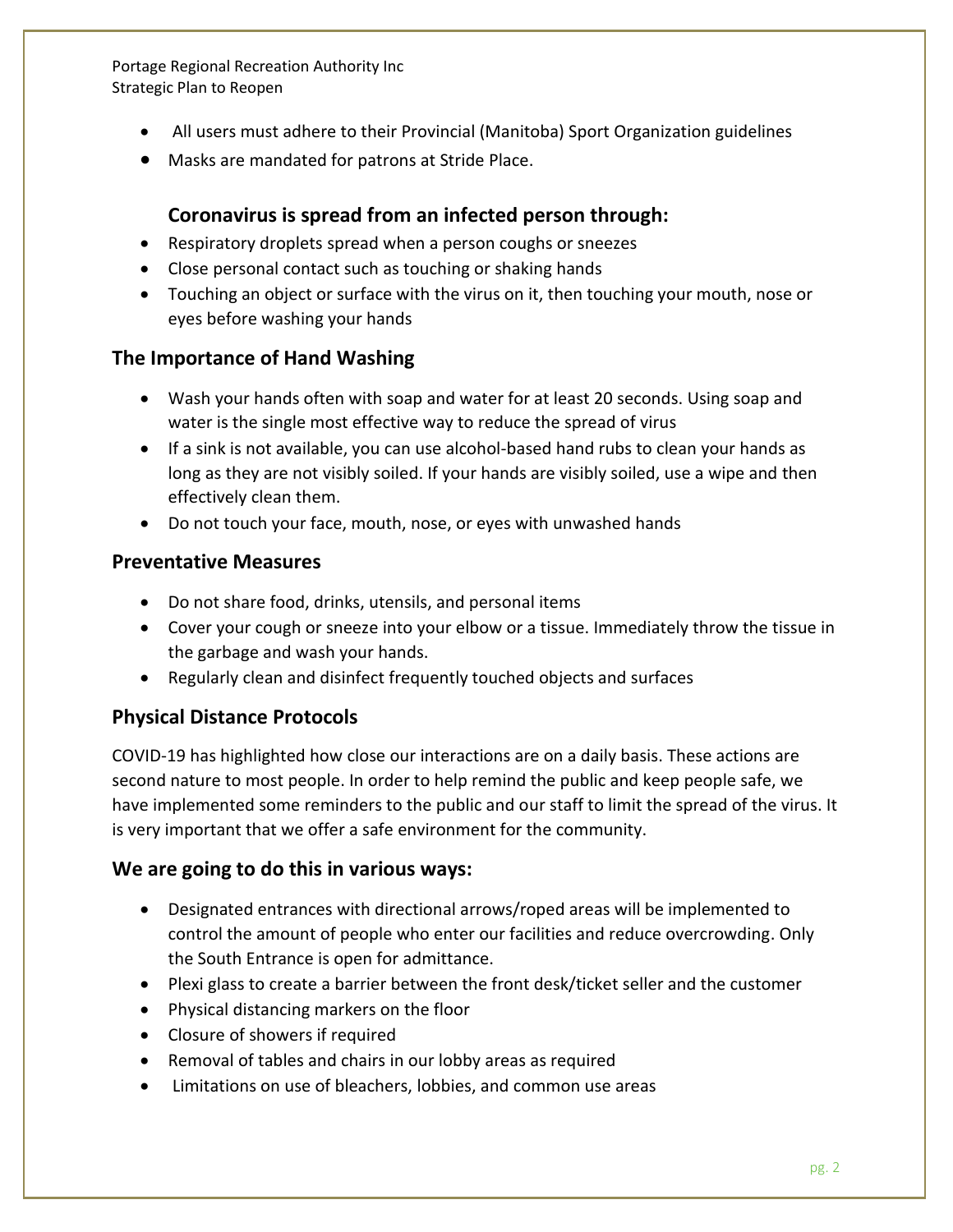- Physical distancing signage
- <span id="page-3-0"></span>• Follow the current Manitoba Public Health Order and Manitoba Restoring Safe Services phase

# **PLAN OF OPERATION**

FOR THE SAFETY OF OUR STAFF AND OTHER USERS, ANY VIOLATION OF THESE PROTOCOLS OR NON-COMPLAINCE BY PARTICIPANTS/COACHES/INSTRUCTORS MAY RESULT IN CANCELLATION Spreading the Word, the most important aspect of reopening facilities is communication with the public and facility users. We will be using the Portage Regional Recreation Authority's website at (www.strideplace.ca) and social media (https://www.facebook.com/StridePlace/) to announce any updates.

*Only individuals who are double vaccinated can enter the facility, unless participating in youth recreation.* 

# **Stride Place**

# <span id="page-3-1"></span>**Portage Mutual and Stride Place Arenas**

COVID-19 has changed the way we can operate at Stride Place and a plan that will help keep people safe is required. This includes participants, spectators, coaching staff, and facility staff. Everyone wants a successful season without interruptions, so we all need to work together to achieve this goal.

# **Facility Users Obligations**

It is the responsibility of each individual organization/group to create and adhere to their individual plan of operation during the Covid-19 Pandemic that follows the current Manitoba Public Health Order and Manitoba Restoring Safe Services phase. The Portage Regional Recreation Authority will provide facility signage and may assist with the interpretation of the current Public Health Order and Manitoba Restoring Safe Services phase.

Provincial and National Sport Organizations will be implementing protocols or "Return to Play" plans. Compliance to these plans is the responsibility of the user groups. Cooperation of all user groups will help ensure a safe facility.

## **Policies inside Stride Place AS of February 15, 2022**

- Dressing room are at reduced capacity and have signage posted.
- All 18+ must show proof of double vaccination and ID (no exceptions). Acceptable forms of ID for adults are Driver's license or Passport
- The user of the facility is responsible for the actions of their group members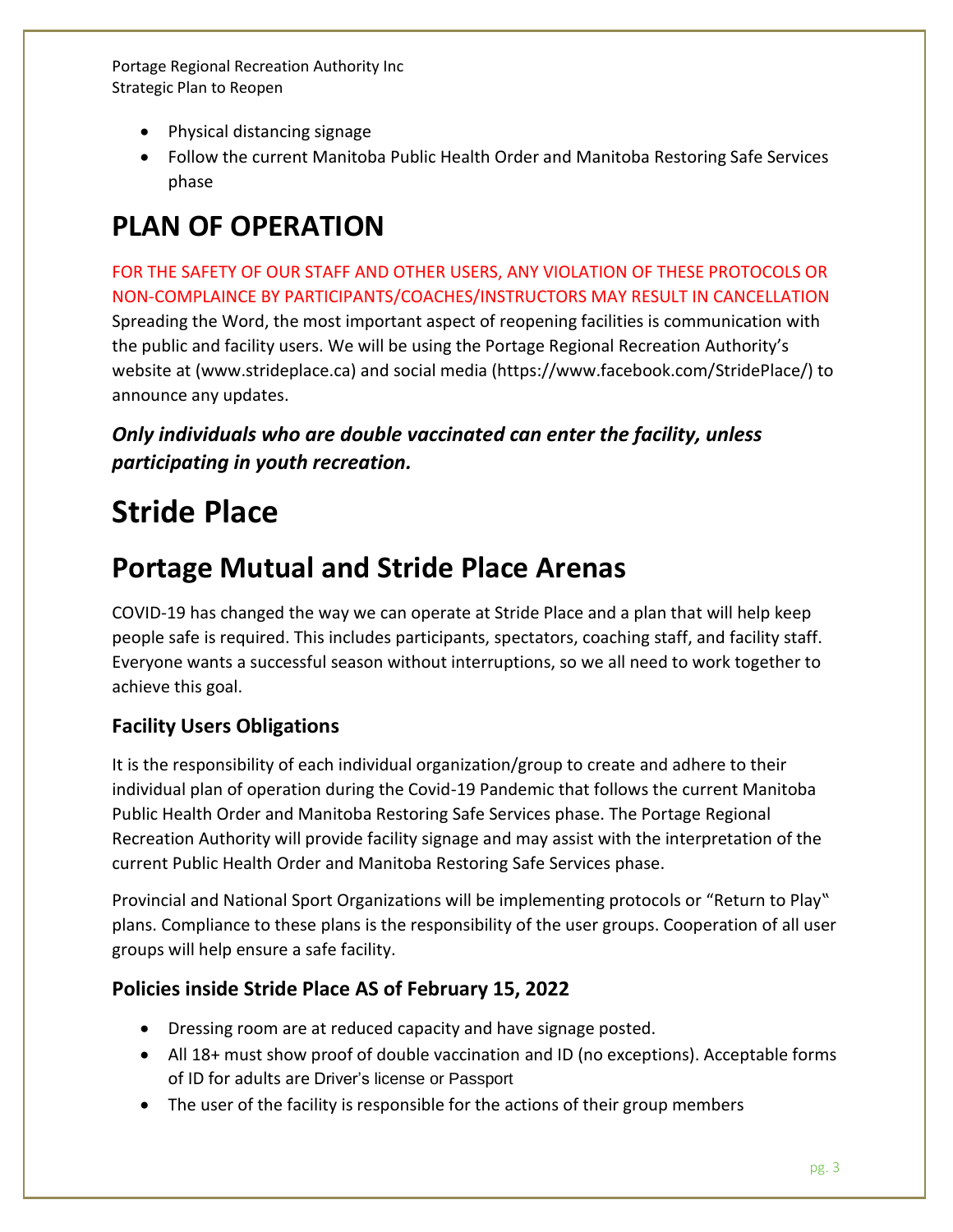- The user is responsible for pre-screening group members. Please refer to the Pre-Screening Tool on Health Links: https://sharedhealthmb.ca/covid19/screening-tool/
- Anyone displaying symptoms of Covid-19 is not allowed to enter the facility
- It is recommended that facility users have their own insurance
- Spitting in the facility is not allowed
- Players in younger age groups are encouraged to come fully dressed with the exception of helmet and skates to decrease the amount of time spent in the dressing rooms, come "Ice-ready"
- For younger age groups, it is encouraged that coaches assign 1 or 2 parents as "Equipment and Skate Tie Assistants" to limit total numbers of individuals in each dressing room
- Informational and directional signage will be placed throughout the facility
- Portage Regional Recreation Authority will implement an enhanced disinfecting routine throughout the day for all high touch surfaces
- Showers are available for use, but maybe restricted at any given anytime
- Bottle filler stations will be open. Facility users are encouraged to bring their own filled water bottle.
- AAA Ice user will have access to dressing rooms 45 minutes prior to rental time and must vacate the room 45 minutes after rental time. All pregame warm up and dryland activities must take place in hallway associated with dressing room.
- Ice user will have access to dressing rooms 30 minutes prior to rental time and must vacate the room 30 minutes after rental time
- Beverage vending machine will be available

### **Sticks and Pucks, Public Skating and Tots and Skates**

Please refer to the Pre-Screening Tool on Health Links: https://sharedhealthmb.ca/covid19/screening-tool/

- Anyone displaying symptoms of Covid-19 is not allowed to enter the facility
- All participants must report to reception and sign in prior to taking to the ice
- Limited number of participants will be allowed on ice surface at one time

## *\*Shooting Pad and Mini stick areas are closed at this time. \**

*\*NO MINI STICKS ALLOWED DURING THIS TIME AT STRIDE PLACE\**

# **Viterra Fitness Centre**

**MASKS ARE MANDATORY while walking in the Viterra Fitness Centre but may be removed while participating in physical activity.**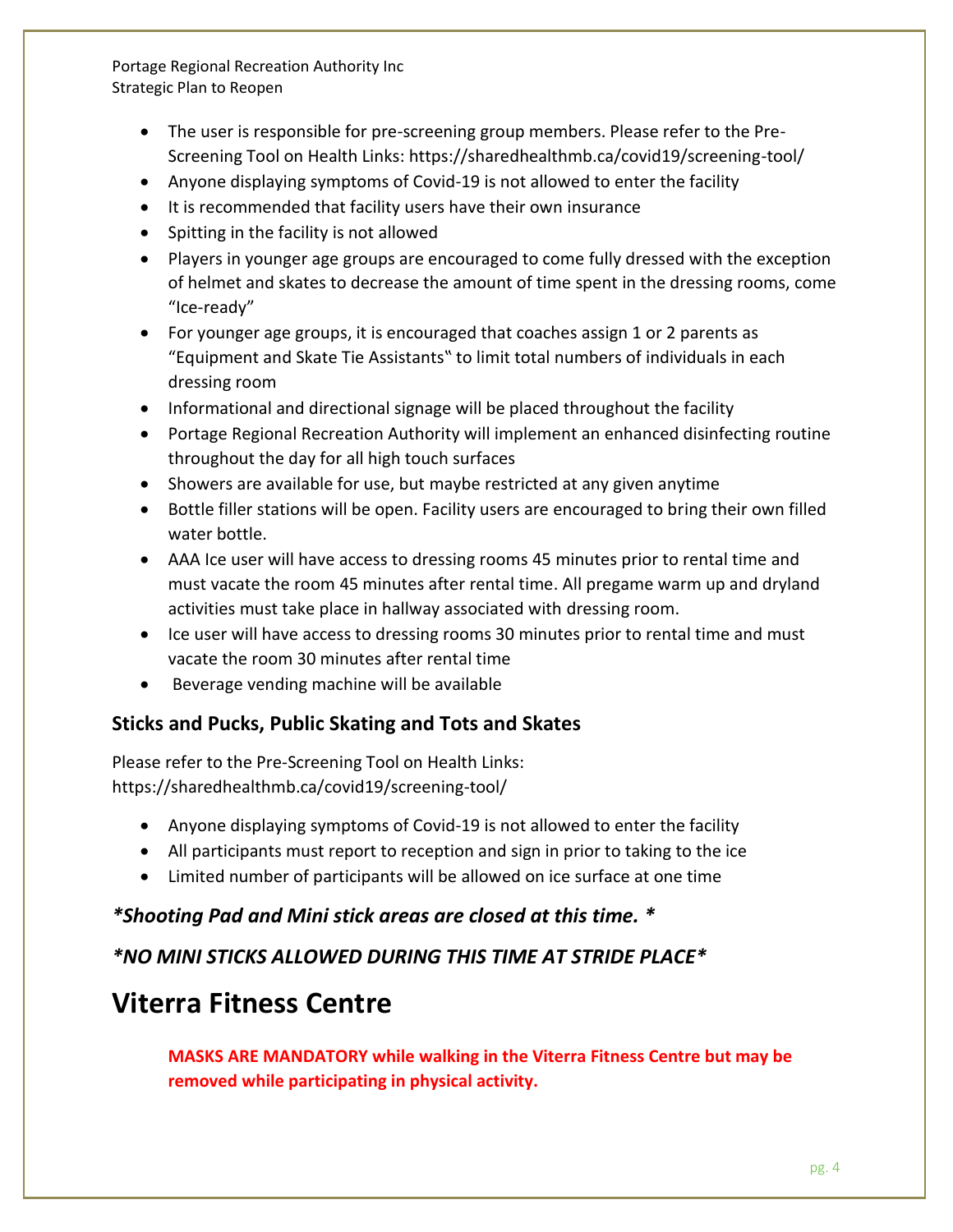## **All fitness members must show proof of double vaccination and ID prior to enter Stride Place.**

#### **Equipment**

• PRRA has implemented a number of measures, including signage and placement of equipment, to ensure physical distancing can be achieved. Where possible, equipment may be disabled and/or relocated to facilitate this. Members are still expected to use best judgement when determining if a piece of equipment or workout area can be used safely while maintaining the recommended 2 meters (6ft) of physical distancing. All members are required to wipe down all equipment after use.

#### **Foam Rollers, Bands and Mats**

• Foam rollers, bands and mats are available to the members at this time. These items must be cleaned before and after each use. Members are encouraged to bring their own small equipment, where possible, to decrease the number of items being handled in the fitness area.

#### **Fans**

• Fans, including floor fans, will remain OFF at this time to prevent any unnecessary movement of air

#### **Water Fountains**

• Members are encouraged to bring a pre-filled water bottle for their workout. Water bottle filler station will be located and open in the fitness area.

#### **Changerooms and Washrooms**

• Washroom and changerooms will remain open to members, however proper physical distancing must always be maintained. Where possible, staff will be present during high traffic periods to assist with physical distancing and provide reminders to members if needed. We encourage you to come prepared for your work out.

#### **Showers**

• Showers are available for use, but maybe restricted at any given anytime

#### **Lockers**

• Lockers are available to use within the fitness center. These lockers will be sanitized between group bookings.

# **Shindleman Aquatic Centre**

### **MASKS ARE MANDATORY while on the pool deck but are to be removed before entering the water.**

• Programs do not require pre-registration

#### **Changerooms**